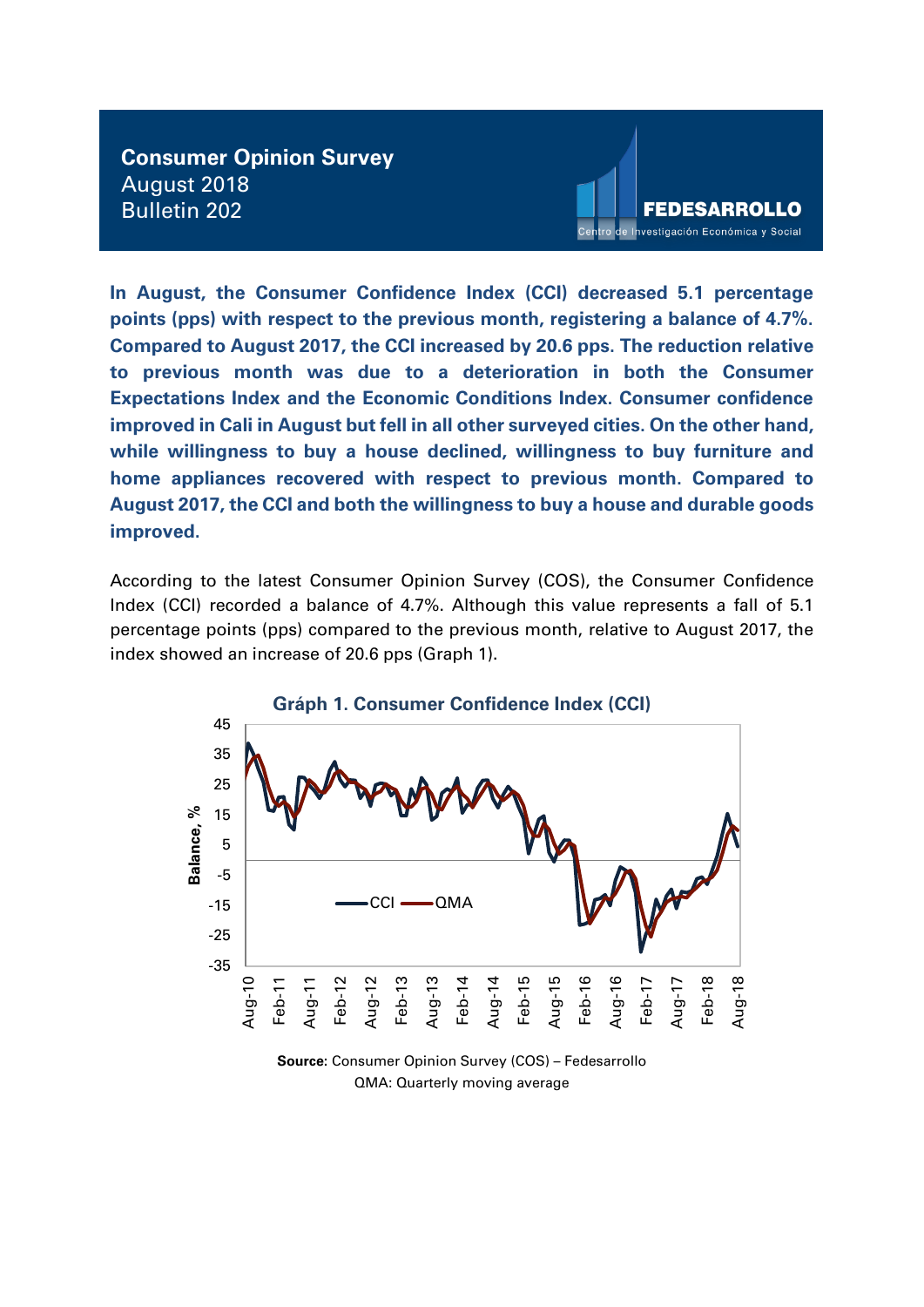

#### **The decline in the consumer confidence compared to July is due to the deterioration in both the Consumer Expectations Index and the Economic Conditions Index**

The CCI has five components, the details of which are presented in Table 1. The first three refer to the expectations of households in a given year, while the other two refer to the perception of consumers about the current economic situation. The Consumer Expectations Index (CEI) is constructed with the first three and the Economic Conditions Index (ECI) with the remaining two.

The decrease of the CCI with respect to July is explained by the drop of 7.2 and 2.1 pps in the CEI and ECI respectively. However, compared to August 2017, the expectations index improved by 24.4 pps, while the economic conditions index increased by 14.8 pps (Graph 2).

| Variable / Balance %                                                                                                      | 2016          | 2018<br>2017  |        |               |
|---------------------------------------------------------------------------------------------------------------------------|---------------|---------------|--------|---------------|
|                                                                                                                           | <b>August</b> | <b>August</b> | July   | <b>August</b> |
| <b>Consumer Confidence Index - CCI</b>                                                                                    | $-6,6$        | $-15,9$       | 9,8    | 4,7           |
| <b>A.Consumer Expectations Index - CEI</b>                                                                                | $-0,8$        | $-15,0$       | 16,6   | 9,4           |
| -Do you think that within a year your<br>household will economically do better, worse<br>or the same than now?            | 27,2          | 21,5          | 35,6   | 31,7          |
| -Do you think that within the next twelve<br>months we will have good or bad economic<br>times?                           | $-18,0$       | $-41,9$       | 9,6    | $-6,1$        |
| -Do you think that the country's economic<br>conditions will be better or worse within a year<br>than they currently are? | $-11,6$       | $-24,5$       | 4,8    | 2,7           |
| <b>B. Economic Conditions Index - ECI</b>                                                                                 | $-15,3$       | $-17,3$       | $-0,4$ | $-2,5$        |
| - Do you think that your household is<br>economically doing better or worse than a year<br>ago?                           | $-10,6$       | $-23,3$       | $-7,1$ | $-11,6$       |
| -Do you think this is a good time to purchase<br>big items such as furniture and appliances?                              | $-20,0$       | $-11,3$       | 6,3    | 6,7           |

#### **Table 1. Evolution of the components of the CCI** (Balances between favorable and unfavorable responses, %)

**Source:** Consumer Opinion Survey (COS) – Fedesarrollo

Consumers' assessments of the situation of the country and their households worsened compared to the previous month, reversing the constant improvement dynamic observed since the fourth quarter of 2017. On the other hand, consumers' willingness to buy durable goods improved relative to July recording 6.7% (Graph 3).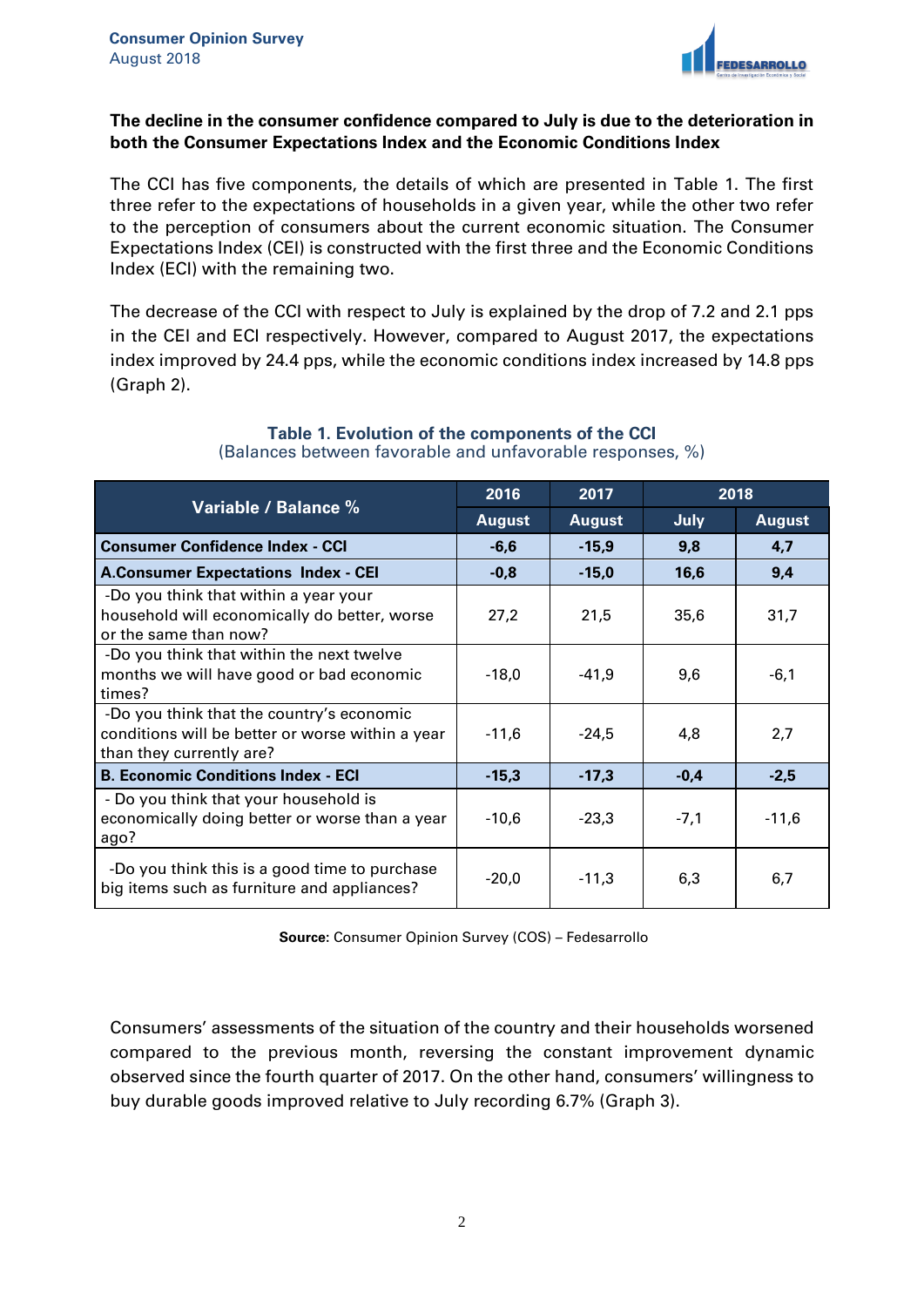





**Graph 3. Perception of consumers about the situation of the country and the household**



**Source:** Consumer Opinion Survey (COS) – Fedesarrollo

### **In August, the CCI improved compared to the previous month in the city of Cali and declined in all other surveyed cities, mainly in Medellin. With respect to the same month of 2017, consumers' confidence increased in all cities.**

CCI remain in positive territory in all surveyed cities, but in August it increased only in Cali compared to the previous month (4.5 pps), while it declined in Medellin (11.4 pps), Barranquilla (10.6 pps), Bogotá (5.4 pps) and Bucaramanga (1.7 pps). Compared to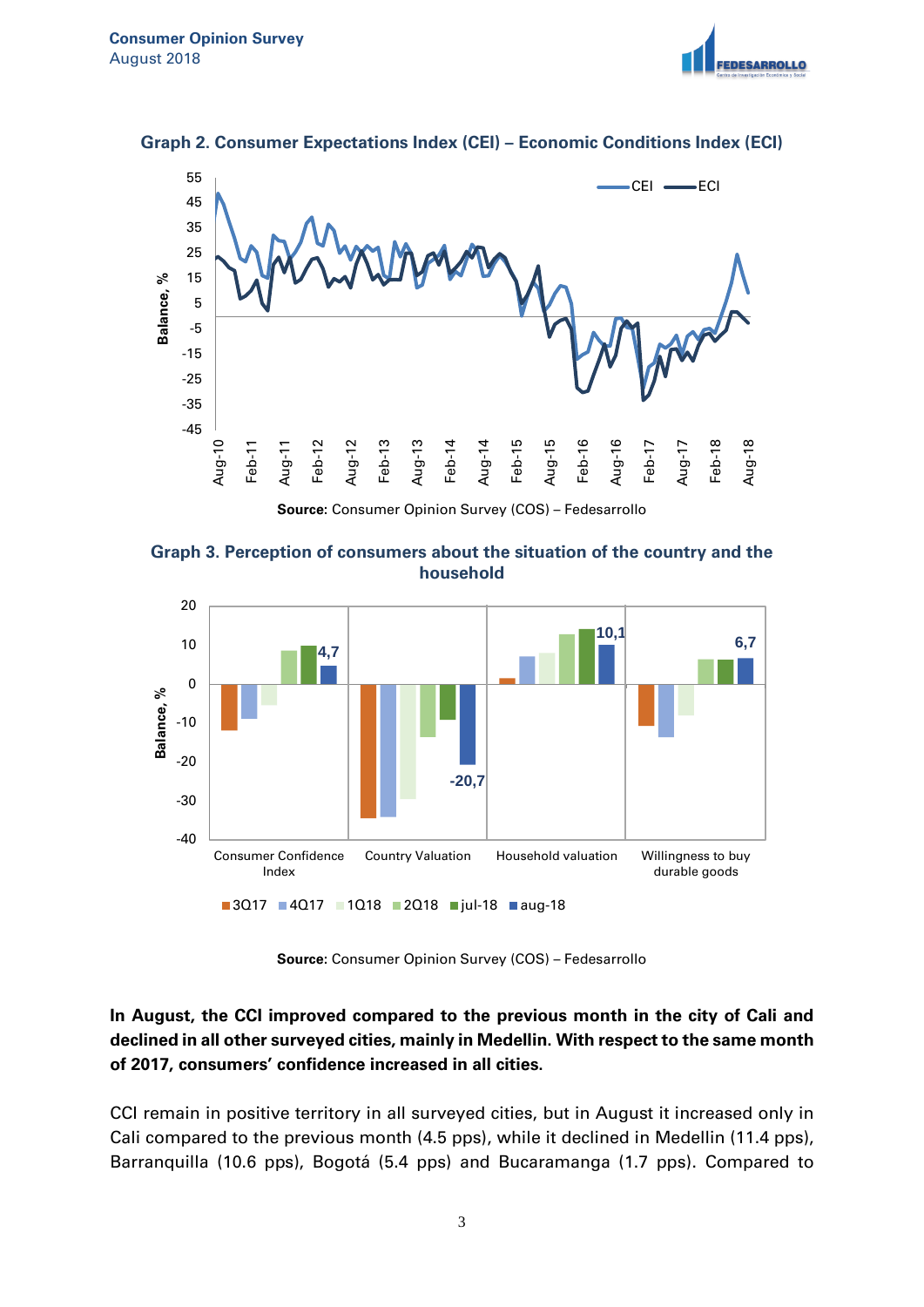

August 2017, consumers' confidence improved in all cities, especially in Bucaramanga and Medellín (Table 2).

|                 | 2016          | 2017          | 2018 |               |
|-----------------|---------------|---------------|------|---------------|
| City, Balance % | <b>August</b> | <b>August</b> | July | <b>August</b> |
| Bogotá          | $-7,5$        | $-19,6$       | 6,1  | 0,7           |
| Medellín        | $-9,8$        | $-19,7$       | 22,6 | 11,3          |
| Cali            | 1,4           | $-6,6$        | 4,1  | 8,6           |
| Barranquilla    | 2,8           | 2,3           | 18,4 | 7,8           |
| Bucaramanga     | $-17,5$       | $-16,9$       | 14,8 | 13,1          |
| <b>Total</b>    | $-6,6$        | $-15.9$       | 9,8  | 4.7           |

### **Table 2. Evolution of the CCI by cities**

**Source:** Consumer Opinion Survey (COS) – Fedesarrollo

### **In August, consumer confidence decreased in all socioeconomic levels compared to the previous month, but increased in all levels compared to August 2017.**

By socioeconomic level and compared to the previous month, a fall in the CCI was observed in all socioeconomic levels, especially in the low level. Decreases were of 2.0, 0.5 and 10.5 pps in the high, medium and low strata respectively. However, compared to the same period of 2017, consumer confidence improved in all socioeconomic levels, mainly in the high (28.6 pps) and middle (27.5 pps) levels.

|                         | 2016          | 2017          | 2018 |               |
|-------------------------|---------------|---------------|------|---------------|
| Income level. Balance % | <b>August</b> | <b>August</b> | July | <b>August</b> |
| High                    | $-10,0$       | $-10,9$       | 19.7 | 17,7          |
| Medium                  | $-7,9$        | $-17,3$       | 10,7 | 10,2          |
| Low                     | $-4,9$        | $-15,2$       | 7,8  | $-2,7$        |
| <b>Total</b>            | $-6,6$        | $-15,9$       | 9,8  | 4,7           |

# **Table 3. Evolution of the CCI by income level**

**Source:** Consumer Opinion Survey (COS) – Fedesarrollo

# **Although willingness to buy a house was greater than the observed in August 2017, it fell compared to the previous month. Analyzing the results by cities, this indicator decreased with respect to the previous month in three of the five surveyed cities.**

In August, willingness to buy housing recorded a balance of 2.8%, which is equivalent to a 5.5 pps reduction compared to the previous month and a slight increase of 0.6 pps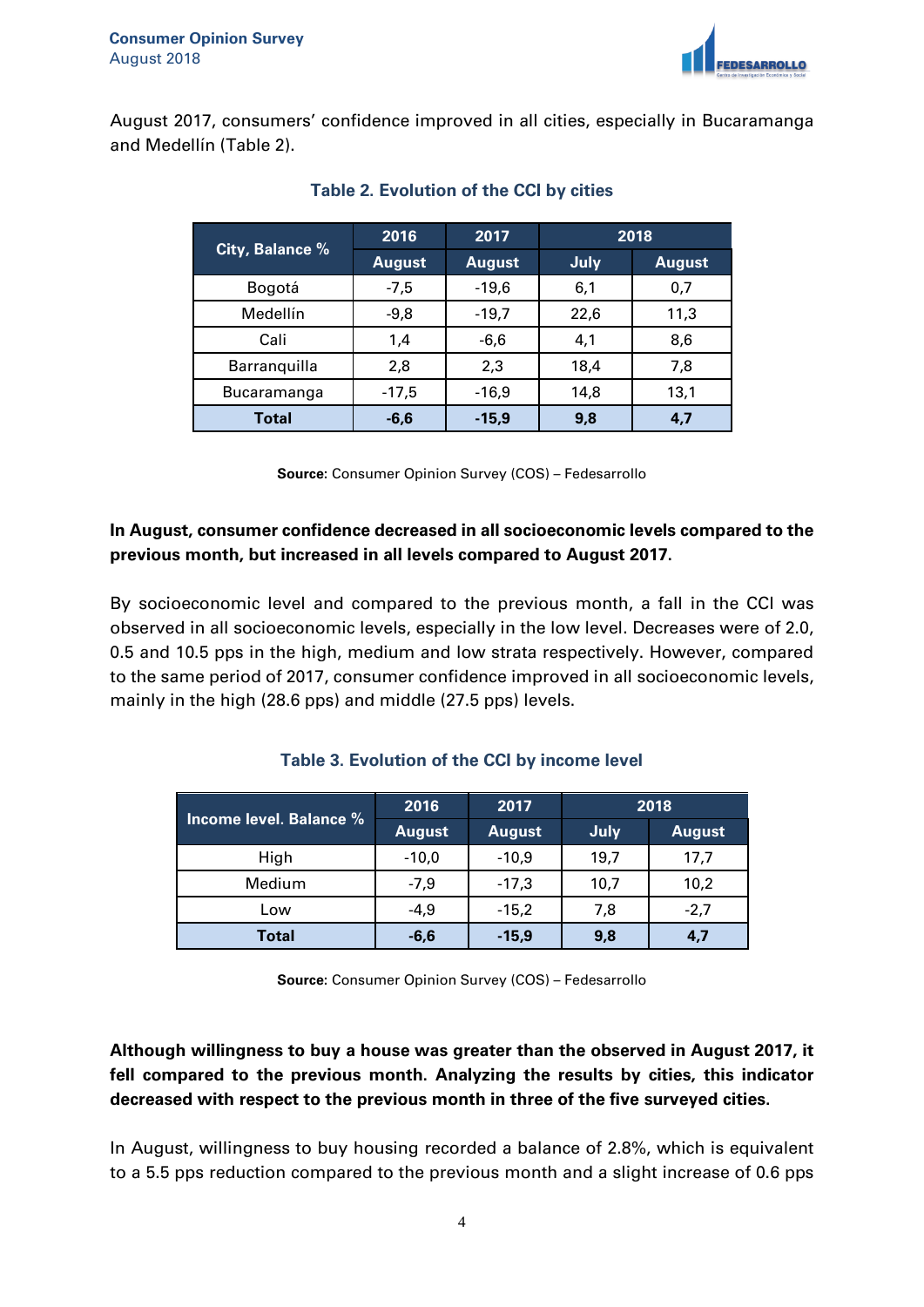

compared to August 2017 (Table 4). Compared to last month, willingness to buy a house improved in Medellín and Cali, but worsened in Bogotá, Barranquilla and Bucaramanga.

|                 | 2016          | 2017          | 2018 |               |
|-----------------|---------------|---------------|------|---------------|
| City. Balance % | <b>August</b> | <b>August</b> | July | <b>August</b> |
| Bogotá          | $-15,3$       | 0,8           | 0,4  | $-17,2$       |
| Medellín        | $-12,9$       | $-3,9$        | 7,4  | 31,1          |
| Cali            | 6,0           | 6,1           | 25,1 | 40,3          |
| Barranquilla    | 11,3          | 18,6          | 37,5 | 11,2          |
| Bucaramanga     | $-29,4$       | 5,5           | 9,0  | 3,0           |
| Total           | $-10,3$       | 2,2           | 8,4  | 2,8           |

#### **Table 4. Willingness to buy a house by cities**

**Source:** Consumer Opinion Survey (COS) – Fedesarrollo

**In the upper and middle socioeconomic levels, the disposition to buy a house improved compared to the previous month. Compared to August 2017 it declined only for the middle income level.** 

Between July and August, willingness to buy a house increased in the high and medium strata, and declined in the low level. Compared to August 2017, there was an increase in the high strata and a slight improvement in the low strata, while in the middle level it declined by 5.5 pps.

# **Table 5. Willingness to buy a house by socioeconomic level**

| Income level, Balance % | 2016          | 2017          | 2018 |               |
|-------------------------|---------------|---------------|------|---------------|
|                         | <b>August</b> | <b>August</b> | July | <b>August</b> |
| High                    | $-8,4$        | $-10,9$       | 14,8 | 28,7          |
| Middle                  | $-8,6$        | 12,3          | 3,5  | 6,8           |
| Low                     | $-12,1$       | $-6,4$        | 12,6 | $-4,8$        |
| Total                   | $-10,3$       | 2,2           | 8,4  | 2,8           |

**Source:** Consumer Opinion Survey (COS) – Fedesarrollo

# **Willingness to buy furniture and household appliances increased compared to the previous month and was higher than in August 2017.**

The balance of answers about whether it is a good or bad time to buy goods such as furniture and household appliances recorded 6.7% in August. This represents a slight increase of 0.3 pps compared to July and an increase of 18.0 pps compared to August 2017. Compared to the previous month, willingness to buy durable goods increased in Medellín (2.8 pps), Bucaramanga (7.3 pps) and Bogotá (1.9 pps), while it declined in Cali